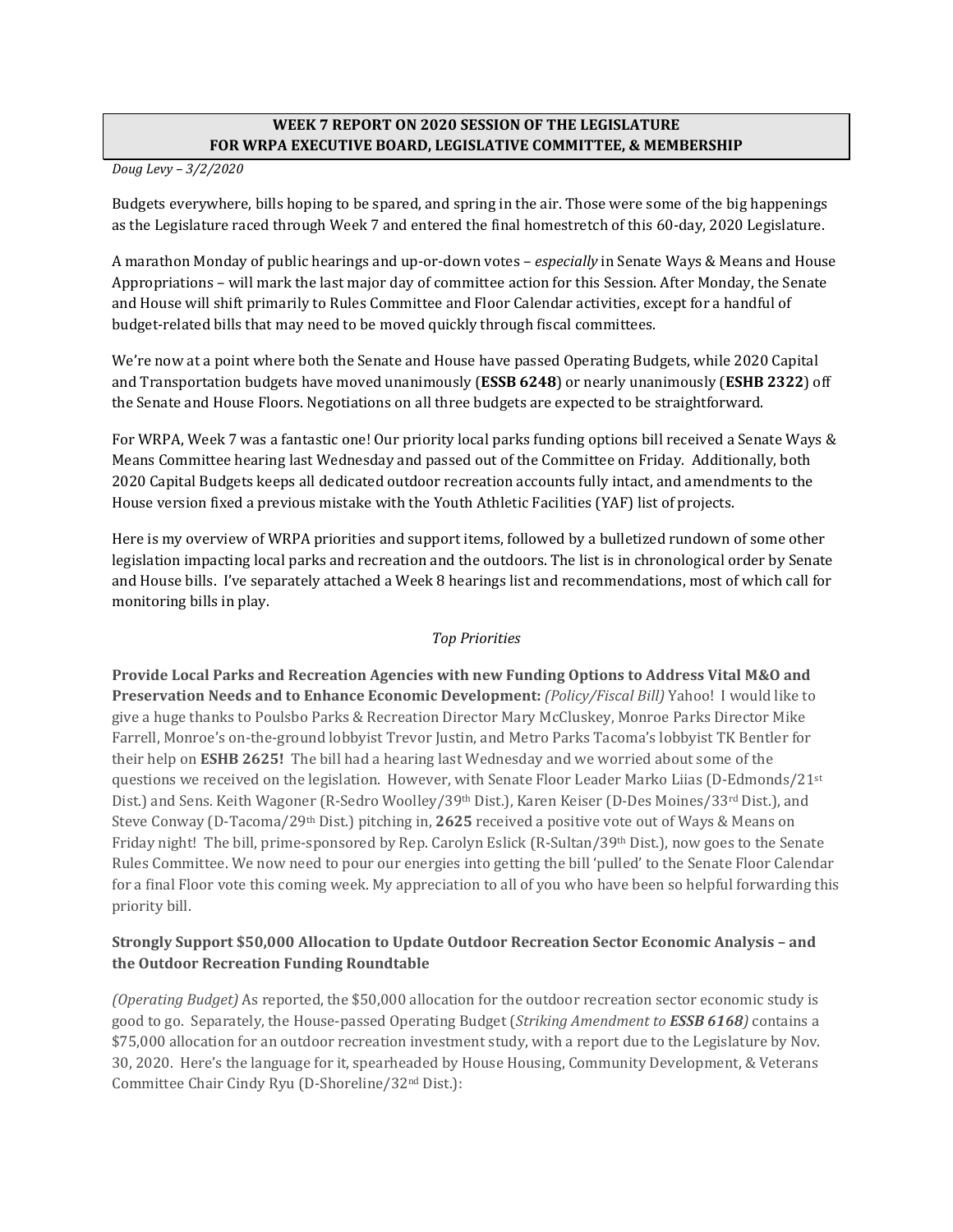#### **Sec.304(8)Proviso for the Recreation and Conservation Office to support the efforts of the Outdoor Recreation Legislative Roundtable:**

(8)(a) \$75,000 of the general fund—state appropriation for fiscal year 2021 is provided solely for the recreation and conservation office, in collaboration with the department of natural resources, the state parks and recreation commission, and the department of fish and wildlife, to convene and facilitate an advisory group that includes recreational industry, and non-profit, motorized, non-motorized and other outdoor recreation groups to: (i) Engage affected state agencies, partners and stakeholders in the development of a bold vision and twenty-year legislative strategy to invest in, promote, and support state outdoor recreation in Washington state;(ii) Review the investment strategies and approaches taken by other states, including but not limited to Colorado and Oregon, to invest, promote and support outdoor recreation; (iii)Identify strategies, investment priorities, and funding mechanisms that might be useful to implement in Washington;(iv) Solicit feedback on potential recommendations from the general public and interested outdoor recreation stakeholders; and(v) Incorporate the review and recommendations into a strategy for the future investments in outdoor recreation.

(b) The recreation and conservation office must submit the strategy for the future investments in outdoor recreation to the appropriate committees of the legislature by November 30, 2020.

#### **Protect Funding for Dedicated Accounts within the Capital Budget**

*(Capital Budget)* We appreciate that in the Floor-passed **ESSB 6248** and the Committee-passed **SHB 2324,**  neither the Senate nor the House attempted to diminish or re-purpose any dedicated outdoor recreation accounts. The one thing that gave us temporary heartburn was a YAF project list that erroneously provided either partial or "alternate" funding for projects in Everett, Kent, Marysville, and Seattle. We worked with the RCO and testified to the error. The House Committee Amendment fixes it and those projects are back to being funded as expected!

#### **"Support/Oppose" Items**

#### **Efforts to Address Mental Health, Homelessness, Affordable Housing**

(*Policy Bills, Budgetary Items*) In 2020, WRPA will strongly support efforts by cities and counties, the Washington Low-Income Housing Alliance (WLIHA), and others to ensure there are tools to address a series of mental health, homelessness, and affordable housing challenges in local communities. A few here:

- **SHB 1406 cleanup bill – EHB 2797**: After passing off the House Floor a week ago, **EHB 2797** by House Appropriations Vice-Chair June Robinson (D-Everett/38th Dist.) and Rep. Nicole Macri (D-Seattle/43<sup>rd</sup> Dist.) passed out of the Senate Housing Stability & Affordability Committee last Friday. **EHB 2797** fixes technical issues in the '1406' bill for both counties and cities. It also provides cities with an extended timeline for a "Qualifying Local Tax" under the 2019 statute. **2797** now proceeds to the Ways & Means Committee, where it is scheduled for a Monday public hearing – and hopefully a committee vote as well.
- **SHB 2907 – now HB 2948, imposing a payroll tax on King County employers based on their employees earning \$150,000 a year or more:** What *had* been **SHB 2907** on the payroll tax has given way to a new bill, **HB 2948,** that was introduced and exempted from cutoff deadlines since it has a small impact on the state budget. The **2948** legislation was heard last Thursday and is due for a House Finance Committee vote today (Monday). The King County-only bill has been rewritten and now authorizes a payroll tax of up to .28 percent with an additional .1 percent that "participating cities" of 50,000 population or more may impose as well. The taxes would be imposed on employers based on the number of employees they have earning \$150,000 or more a year in compensation. Small businesses with fewer than 50 employees and/or less than \$5 million in worldwide gross receipts would be exempted. Of the .28 percent, 20 percent of the funds would go in direct per-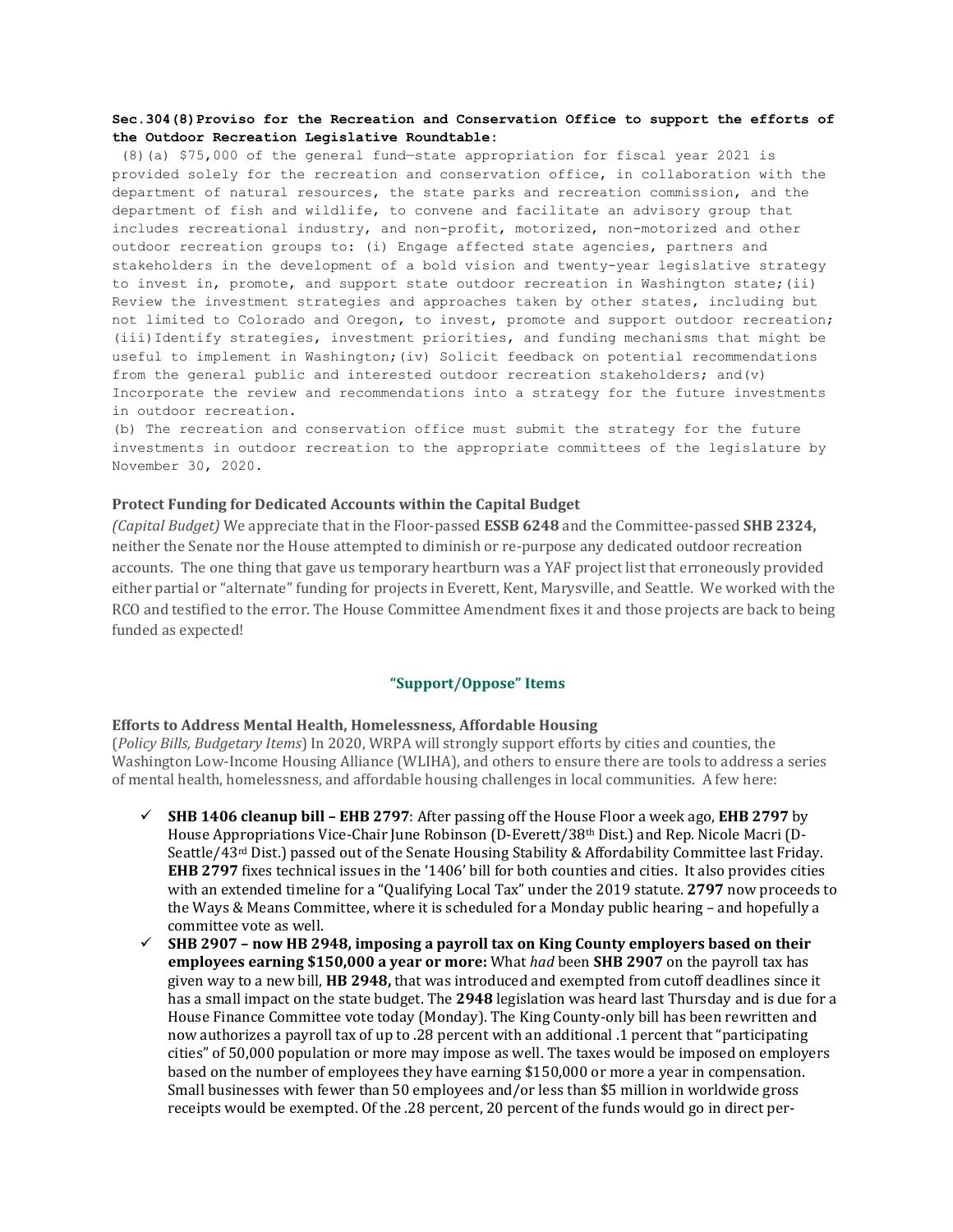capita-population distributions to the 50,000+ population cities; 10 percent would be used for a small city grants program; 10 percent would go toward behavioral health; and 60 percent would be set aside and distributed by King County for affordable housing – with a cumulative 50 percent of the funds required to serve those in the 0-to-30 percent Area Median Income (AMI) bracket. Also, of the affordable housing funds, 45 percent of that money would go to Seattle and the remaining 55 percent split between South King County and North/East King County. The remaining 10 percent would go directly to King County for behavioral health services. There is now also a business taxing preemption clause in Sec. 4 of the bill, which is not time-limited and thus makes cities very nervous.

- **HB 1590, allowing a 0.1 percent local sales tax for affordable housing/homelessness to be imposed by councilmanic authority:** This bill had a hearing last Thursday in the Senate Local Government Committee, then passed out of the Committee on a 3-2 party-line vote. The bill amends 2015 statute that allowed counties – and cities if counties did not act – to take a 0.1 percent sales tax measure to voters to help fund affordable housing and homelessness. The **1590** legislation would change the voter-approval requirement to *councilmanic* authority. There are efforts afoot to ensure that King County would not be given access to *both* **HB 2948** and **HB 1590** if each bill keeps moving.
- **Accessory Dwelling Units (ADUs) – ESSB 6617 prohibiting certain parking requirements and HB 2630/SSB 6231 providing a three-year property tax exemption for ADU construction; and SHB 2343 incentivizing cities to increase the supply of urban housing:** The Legislature is trending away from mandates-driven bills – and toward incentives bills - on ADUs and density. The one remaining ADU bill is **ESSB 6617,** which passed out of the House Environment & Energy Committee last Thursday on a 10-1 vote. It is now pending in the House Rules Committee. The only mandate left in the bill is a prohibition on requiring off-street parking if an ADU is within ¼-mile of a bus stop that is served by high-frequency transit. Most cities can live with this. Meanwhile, **SHB 2343**, which adds incentives options to the 2019-enacted **ESHB 1923**, passed unanimously out of the Senate Housing Stability & Affordability Committee last Friday. **HB 2630/SSB 6231,** which would provide a 3-year property tax exemption for ADU construction, is very much alive and kicking – the House version passed unanimously out of the House Finance Committee last Thursday, while the **6231** version awaits a Monday Senate Ways & Means Committee vote today (Monday).
- **Bills to extend the Multi-Family Tax Exemption (MFTE) 8-year and 12-year property tax exemption program – HB 2950**: Other more ambitious bills have 'died' for the 2020 Session, leaving **2950** as the only legislative option remaining. The bill, which is due for a House Finance Committee vote on Monday, would extend until 2022 the current 12-year MFTE exemptions for any projects in imminent danger of losing their affordability without the extension. The bill would also set up a Work Group to further discuss the MFTE issue and attempt to develop consensus recommendations for the 2021 Session. Cities and developer interests are seeking amendment language to ensure the Work Group list of topics includes increasing and promoting density.
- **SHB 2649, Governor-request legislation on homeless shelter capacity:** This bill did not clear the House Floor Calendar by the Feb. 19 cutoff deadline. Further, it was not referenced in the House's Operating Budget and thus it appears to be 'dead' for the 2020 Session. The initial **2649** had a requirement that all cities and counties demonstrate how they would achieve in their plans a way to shelter at least 50 percent of their homeless populations. The revised bill would have directed cities of 15,000+ population to develop a list of parcels that are zoned, suitable, and potentially feasible for development of shelters, sanctioned camping, affordable housing for persons with disabilities, permanent supportive housing, and behavioral health facilities.
- **ESHB 1754, hosting of the homeless by religious organizations**: This bill passed unanimously out of the Senate Housing Stability & Affordability Committee last Friday with language that is much more workable for cities and counties. The bill already had grandfathering language in it that allows cities and counties to continue to use their approved ordinances governing encampments on religious properties. The Senate Committee Amendment changes a prior notice provision that gave cities and counties only 48 hours to publish information regarding public meetings on encampment proposals. The new language indicates that "*The religious organization must provide written notice of the meeting to the city legislative authority at least one week if possible but no later than ninety-six hours prior to the meeting.*" It then gives cities and counties a list of actions – such as signage or delivering meeting information to newspapers or a website posting – that they can take to ensure the public is made aware of the pending meeting.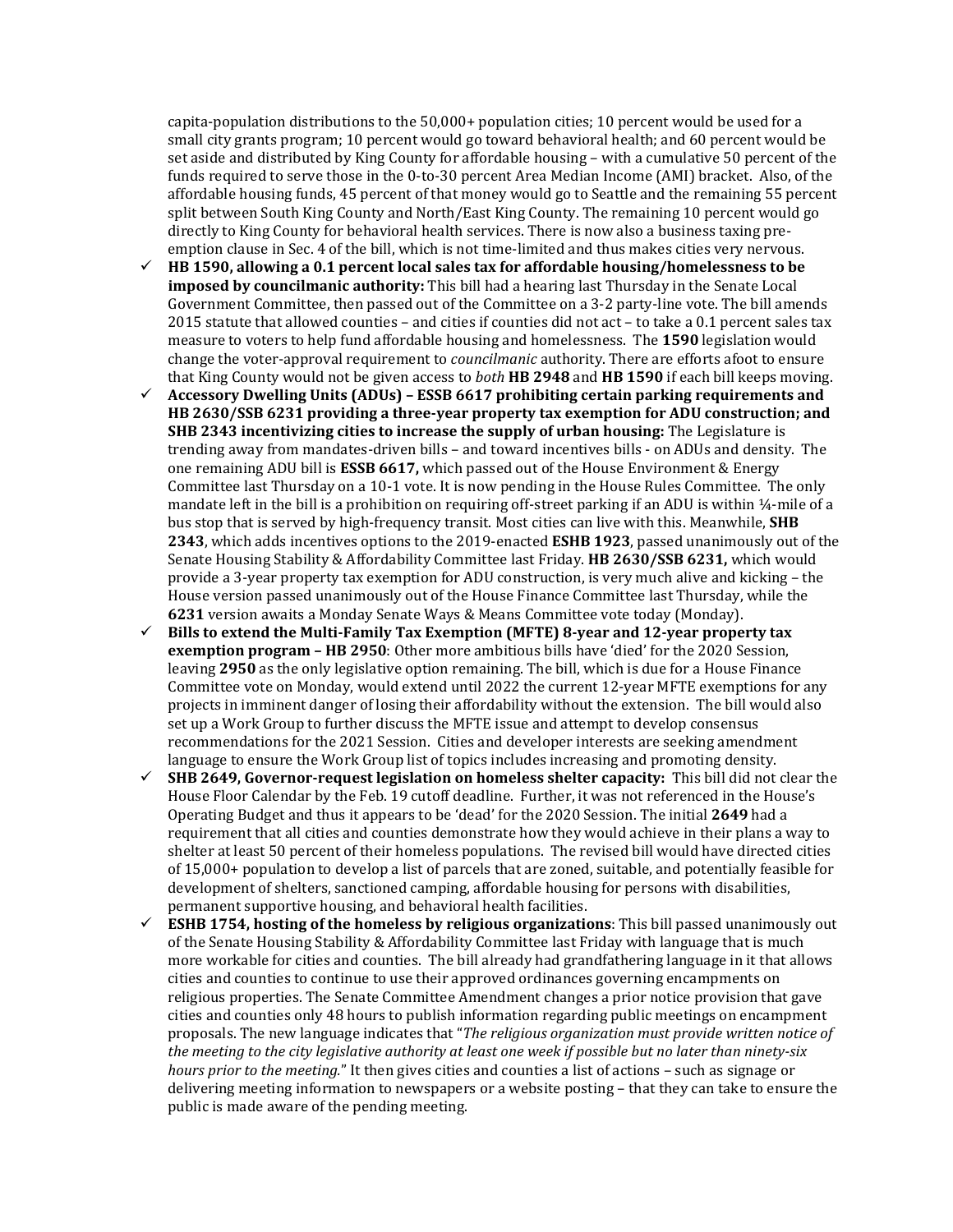## **Legislation to Ban Sales/Transport of English and Atlantic Ivy in our State**

(*Policy Bill*) As previously reported, the City of Olympia is taking a non-legislative path with its initiative to ban the sale and transportation of English and Atlantic Ivy in Washington State.

#### **"Big Tent" Outdoor Recreation Coalition**

(*Budgetary, Policy Items*) WRPA strongly supports the continued work of the "Big Tent" Outdoor Recreation Coalition, an umbrella organization comprised of several dozen outdoor retailers, non-profits, and others that seek to ensure Washington State recognizes and maximizes the economic, societal, tourism, and health benefits of outdoor recreation. The Big Tent did not have a rally or event this Session but conducted weekly conference calls and actively participated in an Outdoor Recreation Caucus that meets every Thursday.

## **Advocate for Key "Healthy & Active Communities" Funding within the State Budget Process**

(*Capital, Transportation, Operating Budgets*) Under its "Healthy and Active Communities" initiative, WRPA will work to ensure adequate funding of grant programs and budgetary items that help youth and adults to live active and healthy lifestyles; enhance public health; and combat a growing obesity trend in Washington and across the country. Here are several we will keep our eyes on:

- $\checkmark$  Public Health District funding -- Operating Budget: House budget includes \$4 million in new "Foundational Public Health funds";
- $\checkmark$  Bicycle and Pedestrian Grant, Safe Routes to Schools, and "Complete Streets" funding in the Transportation Budget: Transportation Budgets keep these funds mostly intact but sweep unspent 'Complete Streets' funding as a way to help achieve \$453 million in Initiative 976-driven cuts;
- $\checkmark$  Dedicated accounts and grant programs in the Capital Budget such as WWRP, YAF, ALEA, NOVA, BFP. All are left unscathed in the Senate's 2020 Capital Budget, **SSB 6248.**

## **Support Increased Funding Associated with the "No Child Left Inside" Grant Program**

(*Operating Budget*) Washington State Parks sought an increase of nearly \$1.2 million for NCLI, with the Governor ultimately including \$500,000 in his proposed Operating Budget. WRPA *supports* the \$500,000 allocation. Both the Senate-passed and House-passed versions of the 2020 Operating Budget (**ESSB 6168,**  and House Striking Amendment to **ESSB 6168**), include the additional \$500,000!

#### **Support Increase in the Annual Discover Pass Fee from \$30 to \$35**

(*Policy Bill*) As previously reported, **HB 2445** by Rep. Cindy Ryu (D-Shoreline/32nd Dist.), chair of the House Housing, Community Development, and Veterans Committee, never received an Appropriations Committee hearing. The bill is 'dead' for the 2020 Session. It would have increased the Discover Pass annual fee to \$35**.**  WRPA *supported* this bill, which may return in 2021.

## Other Bills WRPA is Tracking

*(NOTE: If you have bills you think we should add, or questions on particular bills impacting local parks and recreation, e-mail me[: Doug@outcomesbylevy.onmicrosoft.com\)](mailto:Doug@outcomesbylevy.onmicrosoft.com)*

- **SB 5613, concerning authority of counties to vacate a county road abutting a body of water if the road is hazardous or creates a significant public safety risk**: For the past two Sessions, Sen. Ann Rivers (R-La Center/18<sup>th</sup> Dist.) has attempted to pass this bill. It moved unanimously out of the House Local Government Committee last Wednesday with a narrowing amendment that restricts the bill's application to Clark County only and time-limits it (*the road vacation would have to occur by Dec. 31, 2023).* A North Clark County roadway along the Lewis River is what triggered the bill in the first place. **5613** is now in the House Rules Committee.
- **SSB 5692/2SHB 1708, Fishing and Hunting License Fees:** This bill was hotly debated during the 2019 Session but never gained traction in 2020. The Operating Budgets are looking to provide funding levels keep WDFW's budget from taking too big of a hit.
- **SB 6093, SB 6174, repealing the requirement to have a Discover Pass to visit State Parks and other public lands**: Both these bills by Minority Leader Mark Schoesler (R-Ritzville/9th Dist.) "died."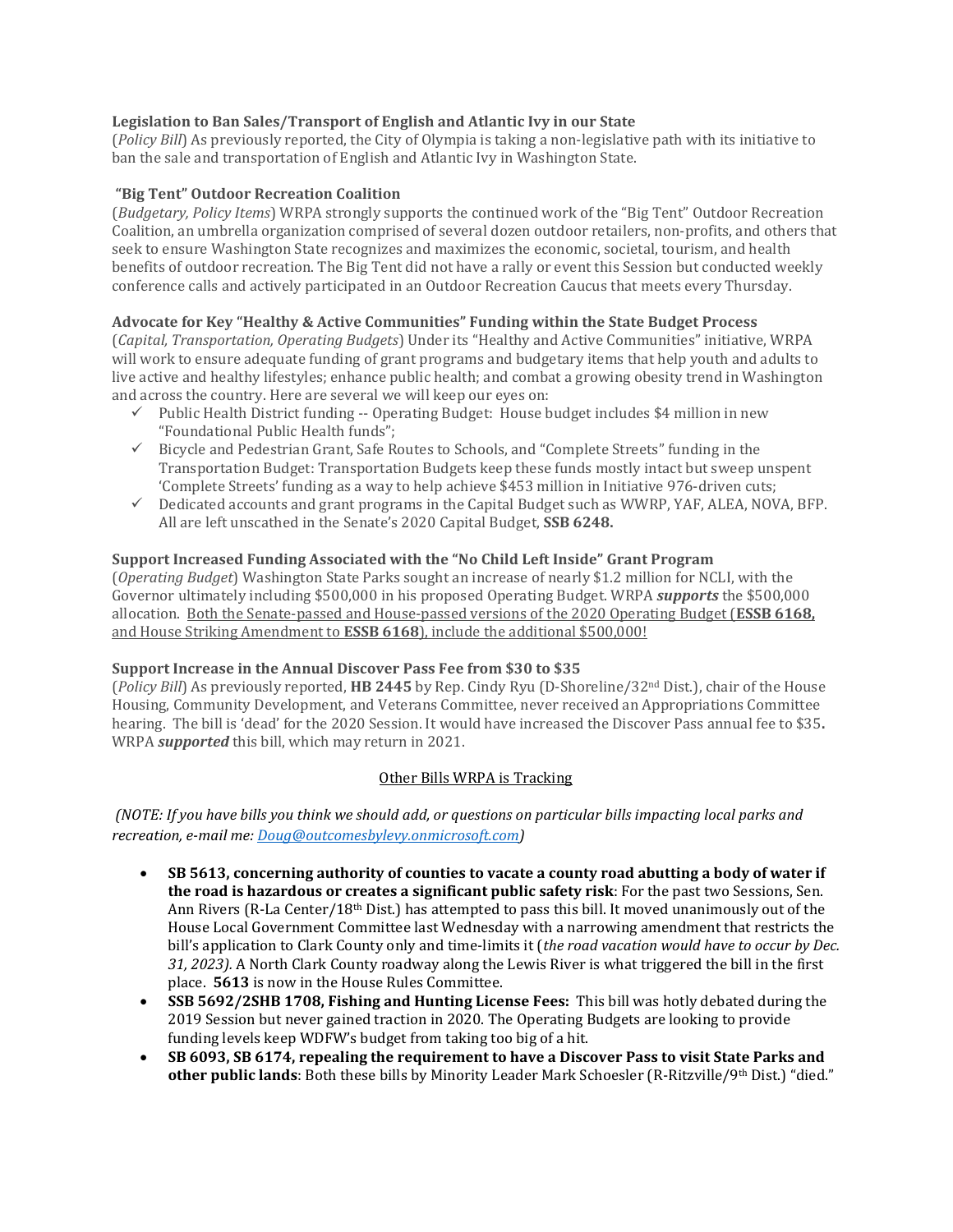- **Bills dealing with All-Terrain Vehicles (ATVs), Off-Road-Vehicle (ORV) Registrations – SB 6114; SB 6115; SB 6363/HB 2592; HB 2447; HB 2723**: Here's the latest on these bills:
	- **SSB 6114** never received a Senate Floor vote and has 'died.' It would have given cities under 3,000 population and counties more leeway to designate roads as suitable for ORV use;
	- **SB 6115** eliminates, under certain conditions, the registration exemption for out-of-state ORVs. The bill passed unanimously off the Senate Floor but never received a House Transportation hearing – so, barring major action today (Monday), it too will 'die.'
	- **SB 6363** allows ATVs to also be registered as snowmobiles. **6363** had a hearing last Wednesday in House Transportation and is up for a committee vote today (Monday).
	- **HB 2447** would have enabled new categories of off-road vehicles entering the market to be labeled as wheeled ATVs. This bill has 'died' for the 2020 Session;
	- **EHB 2723, addressing off-road vehicle and snowmobile registration enforcement:** This bill modifies the reciprocity provision that allows a person who has properly registered an off-road vehicle (ORV) or snowmobile in another state to use the vehicle in Washington without registering it here. That reciprocity is eliminated for a state that does not impose a sales tax – e.g. Oregon. **2723** also requires the Department of Licensing (DOL) and the Department of Revenue (DOR) to jointly send out a letter to a Washington resident who purchased an ORV or snowmobile warranty in the preceding year, but who has not registered the vehicle in Washington, notifying the owner of the obligation to register. This bill had a Senate Transportation hearing last Wednesday and is due for a committee vote this afternoon (Monday).
- **SSB 6208, allowing bicyclists to yield at stop signs when no other traffic is present or approaching:** This Senate-passed bill had a hearing last Saturday in the House Transportation Committee and is expected to be voted upon this afternoon. **6208** allows bicyclists to treat a stop sign as a yield sign in situations where there is no other traffic around or approaching. Bicyclists would still require a stop at all times in areas where there are railroad tracks or where a school bus displays its red lights.
- **SB 6519/HB 2850, protecting archaeological and cultural sites by state and local governments and all recipients of state appropriations**: These bills 'died' for the 2020 Session, at least as standalone measures. A provision from them remains as a potential Floor Amendment to **SHB 2804,** a Local Revitalization Financing (LRF) legislation that is a priority for the Association of Washington Cities (AWC). The stand-alone bills would have required a new consultation and extra layer of review by interested Tribes any time a state or local agency received a state appropriation for an infrastructure project and planned to proceed to ground-breaking activity. The new reviews and consultation would have been on top of already-thorough reviews that are required now. The Governor's Office plans to address this issue through an update to an Executive Order that helps regulate archeological resource reviews.
- **SB 6541/HB 2767, establishing designated recreational target shooting areas on public lands**: This Department of Natural Resources (DNR) request bill has 'died' for the 2020 Session.
- **SB 6637, creating a wilderness therapy program:** Sen. Jesse Salomon (D-Shoreline/32<sup>nd</sup> Dist.) gave this bill a brief test-run in 2020 with hopes of refining it for 2021. The bill is crafted with programs such as Outward Bound in mind. It requires the Department of Health to create a business license for wilderness therapy programs that include behavioral health treatment by licensed providers. I am setting up a post-Session meeting with Sen. Salomon to discuss whether he would be willing to broaden this bill to include local parks.
- **SSB 6670, enabling the Parks & Recreation Commission to provide Discover Passes to libraries which can make them available to their patrons on a loan basis:** This Senate-approved bill passed unanimously last Tuesday out of the House Housing, Community Development & Veterans Committee. It is now in the House Rules Committee. The bill, and the Senate's Operating Budget, would appropriate \$35,000 to the State Parks Commission to set up this collaboration with libraries.
- **SHB 1293, concerning the distribution of monetary penalties to local courts and state agencies paid for failure to comply with discover pass requirements:** This bill had a hearing last Friday in